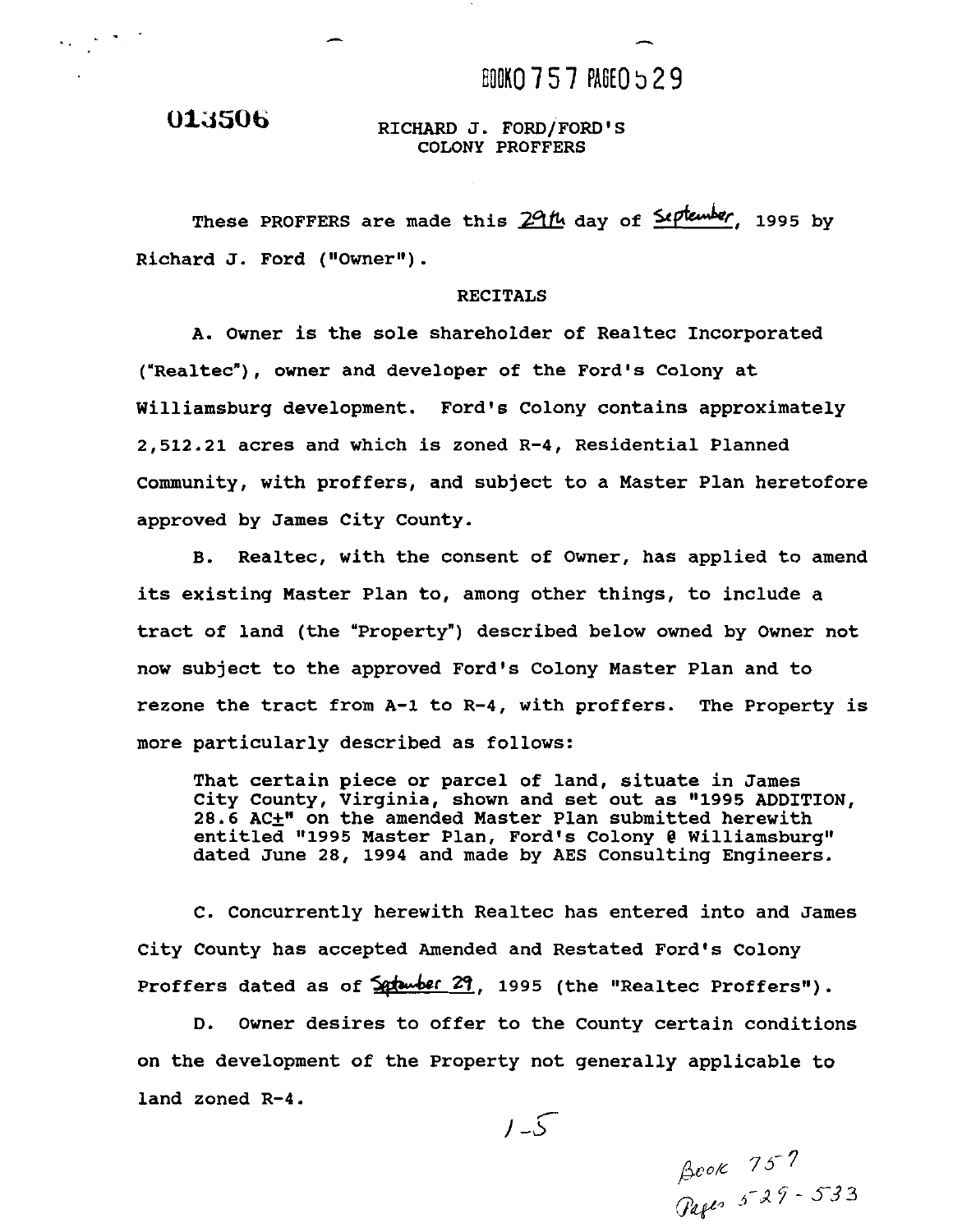## BOOKO, 37 PAGEO 530

**NOW, THEREFORE, for and in consideration of the approval by the Board of Supervisors of James City County of the applied for rezoning, Owner agrees that it shall meet and comply with all of the following conditions in developing the Property. If the applied for rezoning is not granted by the County, the Proffers shall thereupon be null and void.** 

#### **CONDITIONS**

1. Realtec Proffers. The Property shall be subject to the **conditions set forth in the Realtec Proffers.** 

2. Archaeological Sites. (A) Before starting any **clearing, grading or land disturbing of the Property, Owner shall submit a Phase I archaeological study of the Property to the Director of Planning for review and approval.** 

**(B) (1) For all sites that the Phase I study recommends for Phase I1 evaluation or identifies as potentially being eligible for inclusion on the National Register of Historic Places (the**  "National Register"), Owner shall submit to the Director of **Planning for review and approval a treatment plan. An acceptable treatment plan can consist of (i) performing a limited Phase I1 study to establish the boundaries of the site and thereafter leaving the site completely undisturbed or preserving it in some other manner acceptable to the Director of Planning or (ii) performing a complete Phase I1 study of the site. If a complete Phase I1 study of a site is undertaken, such Phase I1 study shall be submitted to and approved by the Director of Planning.** 

**(2) If the approved Phase I1 study concludes that a site is not eligible for inclusion on the National Register,** 

 $1 - 5$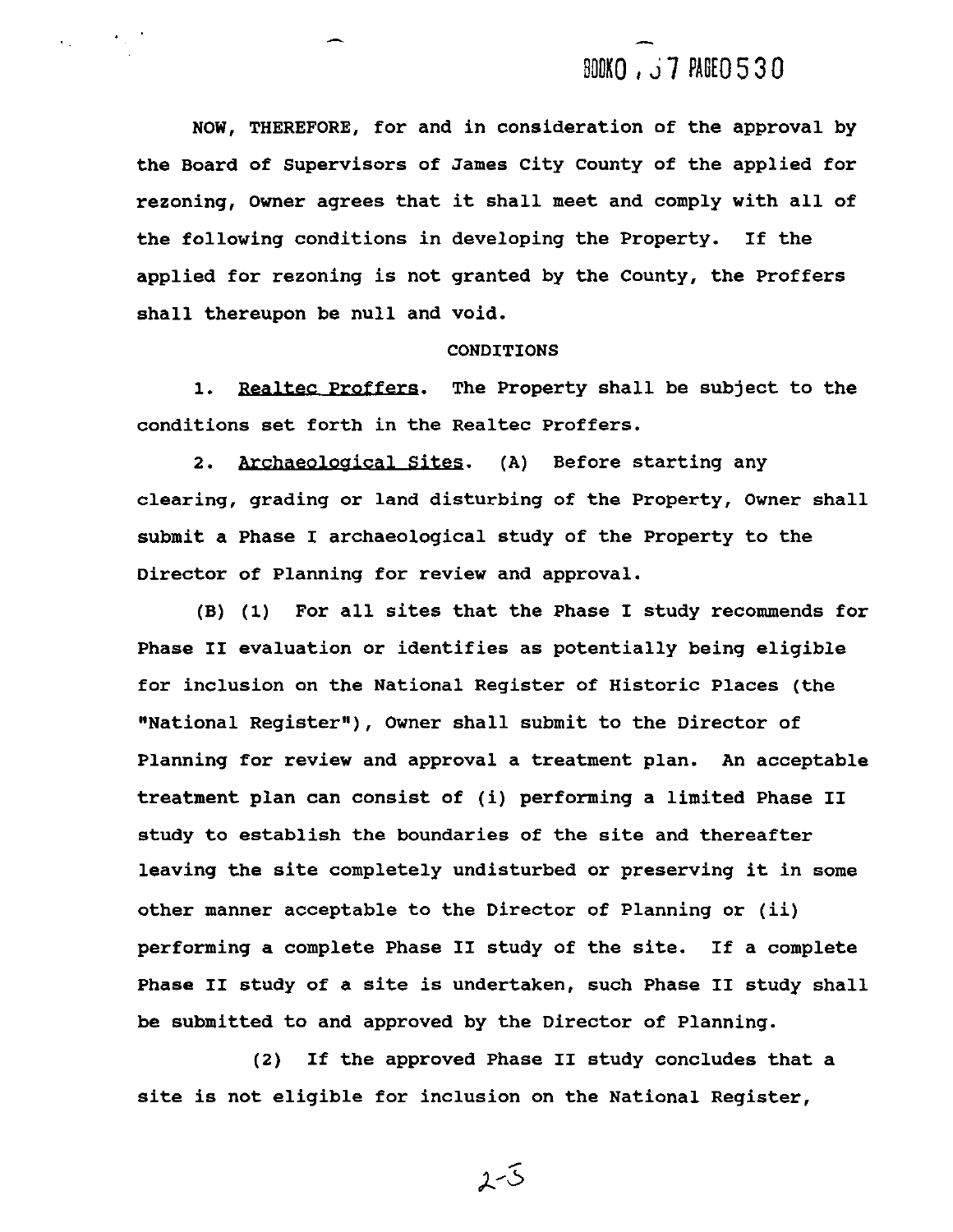## BOOKO 757 PAGE 0531

Owner shall not be obligated to perform any further archaeological studies thereon.

(3) For all sites which the approved Phase I1 study indicates are eligible for inclusion on the National Register and/or those sites upon which a Phase 111 study is warranted, Owner shall submit to the Director of Planning for review and approval a treatment plan. An acceptable treatment plan can consist of (i) leaving the site completely undisturbed or preserving the site in some other manner acceptable to the Director of Planning and submitting an application to include the site on the National Register or (ii) performing a complete Phase I11 study of the site. If a complete Phase I11 study is undertaken on a site, the Phase 111 study shall be submitted to and approved by the Director of Planning.

**(4)** If the Phase I1 or Phase I11 study of a site determines the site is eligible for inclusion on the National Register of Historic Places and such site is to be preserved in place, the treatment plan shall include nomination to the National Register of Historic Places.

**(5)** All approved treatment plans shall be incorporated into the plan of development for the site and the clearing, grading or construction activities thereon.

(C) All archaeological studies proffered hereby shall meet the Virginia Department of Historic Resources Guidelines and the Secretary of the Interior's Standards and Guidelines for Archaeological Documentation and shall be conducted under the supervision of a qualified archaeologist who meets, at a minimum,

 $3 - 5$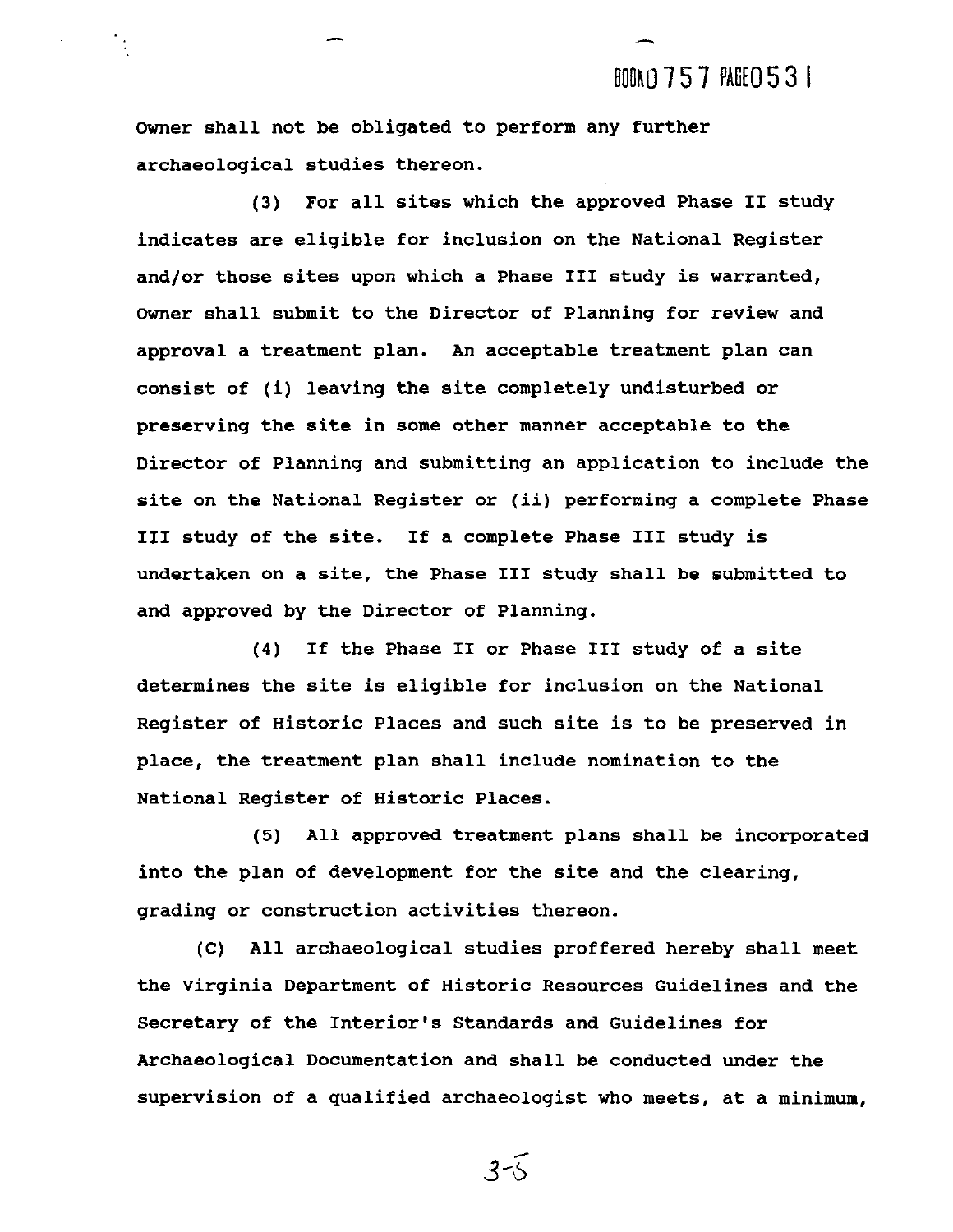## buun0757 PAGE0532

**the qualifications set forth in the Secretary of the Interior's**  Professional Oualification Standards as in effect at the time of **the submission of the study. Any sites not documented in the submitted Phase I study that are encountered during construction shall be evaluated by performing a Phase I study using the VDHR and Secretary of Interior's guidelines and standards in effect at the time of discovery.** 

**3. Endangered Plant Species. Owner shall cause surveys to be conducted of the Additional Property for endangered plant species. The location of any small whorled pogonias or Virginia least trillium located on the Property shall be shown on all subdivision or other development plans of the Property and Owner shall submit to the Director of Planning with any subdivision or development plan a conservation plan for such plants. The conservation plan shall provide for the conservation of such plants either through transplanting the plants to other suitable habitat within Ford's Colony or by preserving a 20 foot buffer around the plants and, if necessary planting additional overstory to shade the plants, all as determined by Owner consistent with its past practices at Ford's Colony. The conservation plan shall be approved by the Director of Planning before any land disturbing activity is allowed in the vicinity of the any small whorled pogonias or Virginia least trillium identified on the Additional Property.** 

WITNESS the following signature.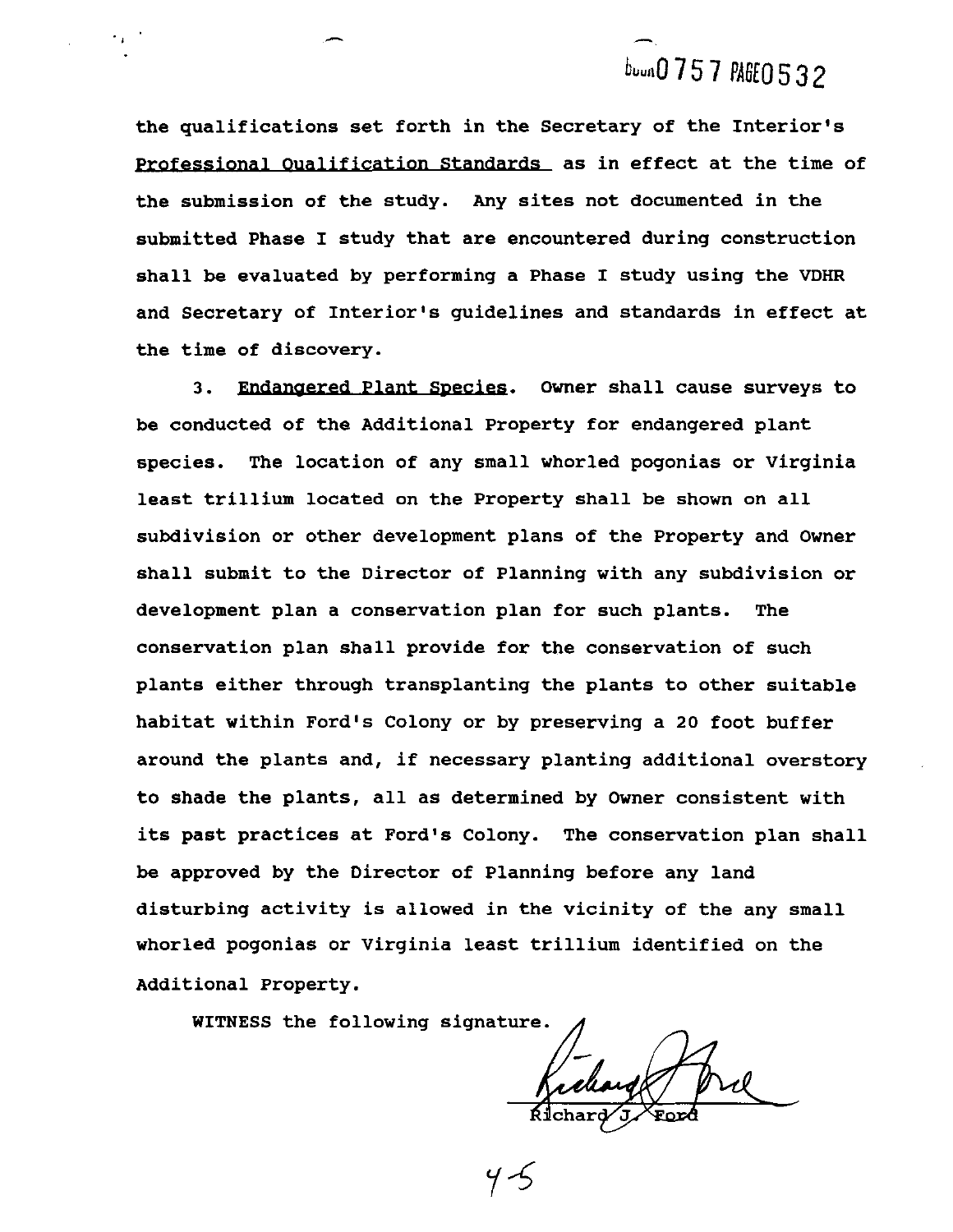**GOOKO 757 PAGEO 533** 

STATE OF VIRGINIA<br>GITY/COUNTY OF James lity \_\_\_\_\_, to-wit:

The foregoing instrument was acknowledged before me this<br>29th day of *deptomati*, 1995, by Richard J. Ford.

Roseanna C. Canoel

My commission expires:

 $\epsilon \rightarrow 0$  ,  $\epsilon \rightarrow 0$ 

april 30, 1997.

| VIRGINIA: City of Williamsburg and County of      |
|---------------------------------------------------|
| James City, to Wit:                               |
| In the Clark's Office of the Circuit Court of the |
| City of Villiamsburg and County of City of        |
|                                                   |
| was presented with community and Ut               |
| admitted to record at 9:56 Guillards              |
| Teste: Heleng S. Ward, Cterk                      |
| by Cleansward                                     |
| <b>Beputy Clerk</b>                               |